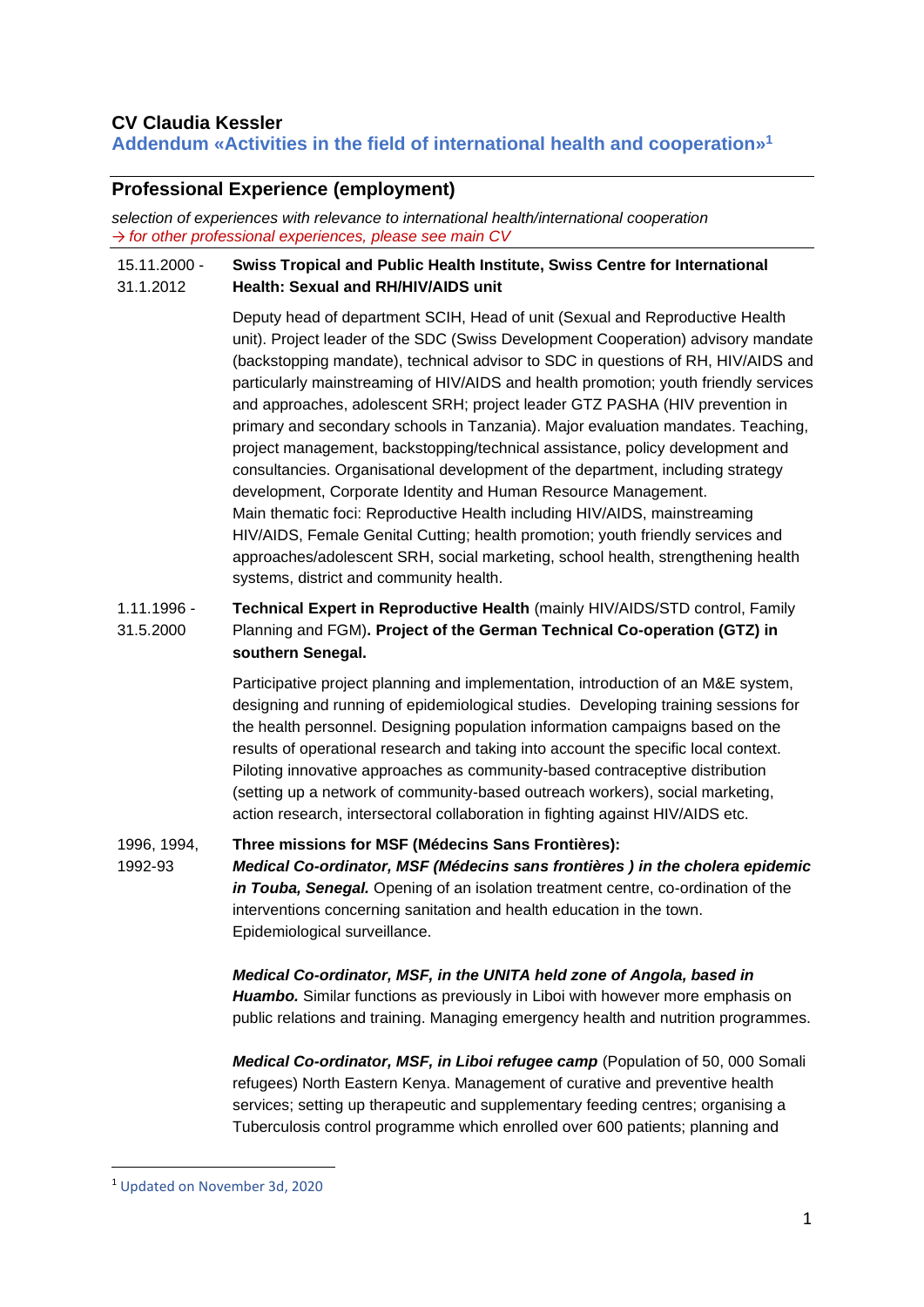|                        | evaluation of Public Health measures; epidemiological surveillance; developing a<br>health information system, co-ordination of expatriate and local staff. Interagency co-<br>ordination and inter-sectoral collaboration. Documentation of human rights violations.                                                       |
|------------------------|-----------------------------------------------------------------------------------------------------------------------------------------------------------------------------------------------------------------------------------------------------------------------------------------------------------------------------|
| $1.10.93 -$<br>30.4.94 | Swiss Tropical Institute, Policlinic. Outpatient consultations in tropical<br>diseases, travel medicine Including vaccination services; technical advice service<br>for doctors and the public. Involvement in the design of a study about Immigrant<br>Health and Health care in Switzerland; Teaching.                    |
| 1989/91/92             | Trainer for the British NGO "Health Unlimited" in Torit, Southern Sudan.<br>Development of refresher courses in Health centre management for Medical<br>Assistants including a distance learning programme. To a lesser degree involved in<br>village based TBA training. Setting up PHC structures for 200, 000 displaced. |

# **Select Consulting Experience**

*selection of consulting experiences with relevance to international health/international cooperation → for consulting experience in the national health system of Switzerland, please see main CV*

| 2019                | Programme-evaluation ESTHER, Network for the Promotion of International<br>Health Partnerships (an SDC <sup>2</sup> -funded programme); Lead Evaluator, in cooperation<br>with Alexandra Nicola of IAMANEH                                                                                                                                                 |
|---------------------|------------------------------------------------------------------------------------------------------------------------------------------------------------------------------------------------------------------------------------------------------------------------------------------------------------------------------------------------------------|
| 2018/2019           | Programme-evaluation Medicus Mundi Schweiz (MMS) (an SDC-funded<br>programme); Lead Evaluator                                                                                                                                                                                                                                                              |
| 2018                | Needs analysis in view of a Swiss funded programme in the field of health<br>promotion and prevention of NCDs in Albania, mandate including on-site analysis<br>for the Swiss embassy/Swiss Agency for Development and Cooperation, SDC                                                                                                                    |
| 2017/18             | "Swiss Comparative Advantage in Health: an analysis to strengthen and<br>further develop the profile of SDC (international cooperation) in health in view<br>of creating stronger synergies with Swiss based expertise» in view of the<br>renewal of various strategic instruments (e.g. health foreign policy of Switzerland and<br>health policy of SDC) |
| 2013                | Desk study for the German International Cooperation, GIZ, on the possibilities of<br>transferring the FIT for School approach (health promotion in the setting of schools),<br>developed in the Philippines to the Sub-Saharan African context                                                                                                             |
| 2012/2013           | Consultant for assessing the relevance or international cooperation of research<br>proposal applications to the R4D, Swiss National Science Foundation (SNF) and<br><b>SDC</b>                                                                                                                                                                             |
| 2011/2008/<br>2003  | <b>Evaluation Supraregional Programme Population Dynamics, Sexual and</b><br>Reproductive Health of the German International Cooperation (GIZ);<br>Leadevaluator, in cooperation with Dirk Weber of DWEC group                                                                                                                                             |
| 2009-<br>until 2012 | Advisory mandate to the regional social marketing programme PPSAC (6<br>countries in Central African region, funded by KfW, implemented by Swiss TPH) for<br>the process of opening the social marketing approach to integrate other sexual and<br>reproductive health strategies.                                                                         |

<sup>2</sup> SDC: Swiss Agency for Development and Cooperation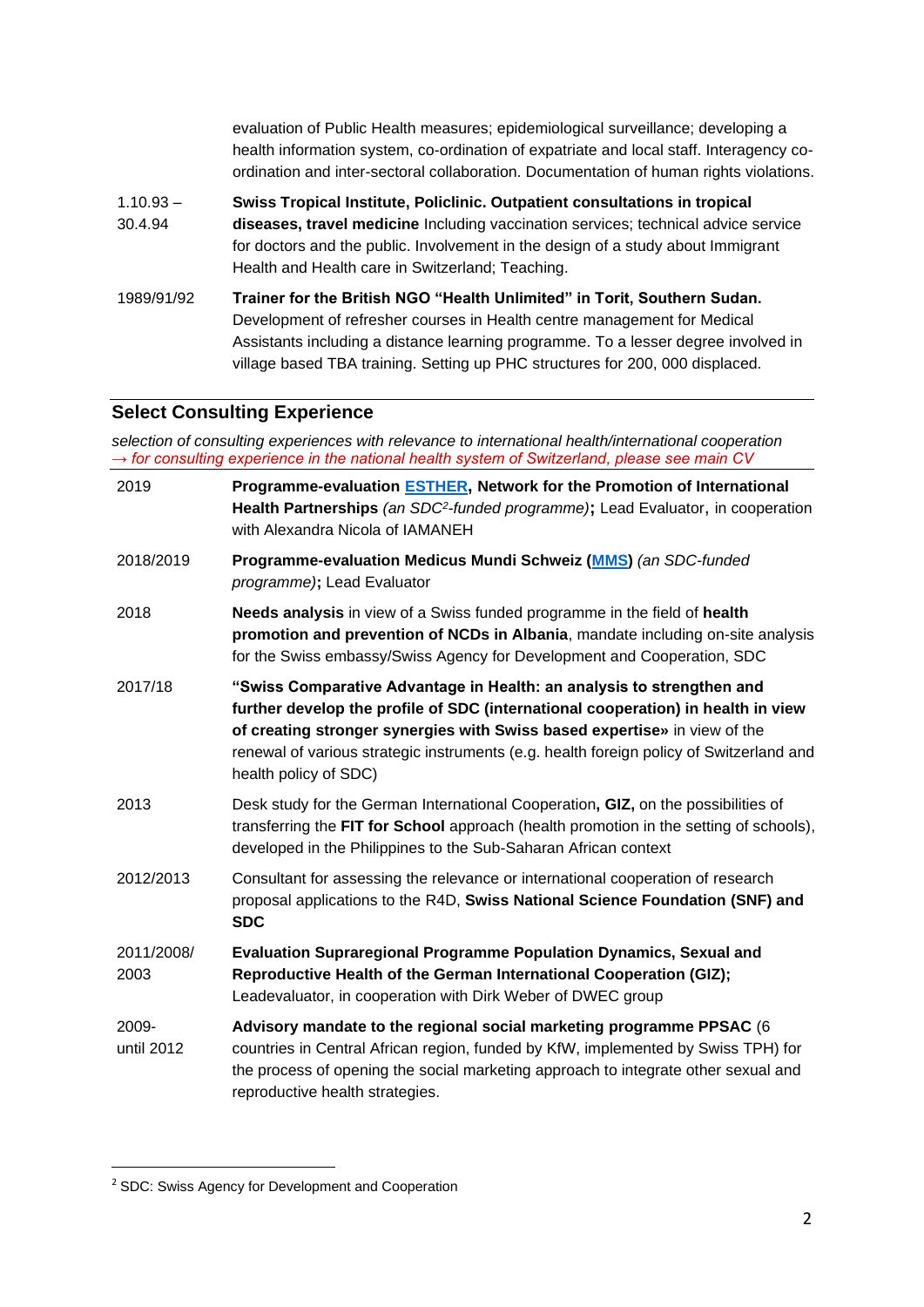| 2011                          | Context Analysis: future trends in international/global health for Medicus<br>Mundi Schweiz (literature review and stakeholder consultation)                                                                                                                                                                                                                                                 |
|-------------------------------|----------------------------------------------------------------------------------------------------------------------------------------------------------------------------------------------------------------------------------------------------------------------------------------------------------------------------------------------------------------------------------------------|
| 2007/2008<br>and<br>2002/2003 | Co-Teamleader of the external evaluation team of <b>HRP</b> , "the WHO/WB/UNDPA/<br>UNFPA special programme on research, development and research training in<br>Human reproduction"                                                                                                                                                                                                         |
| 2008,2002                     | Leadauthor of SDC's HIV/AIDS strategy 2003-2007 and 2008-2012                                                                                                                                                                                                                                                                                                                                |
| 2006                          | Developing a chapter on HIV/Youth with a focus on Sub Saharan Africa for the<br><b>Swiss Development and Youth Policy for SDC</b>                                                                                                                                                                                                                                                            |
| 2005                          | Analysis and main author of report "HIV/AIDS und STIs bei MigrantInnen aus dem<br>ehemaligen Jugoslawien in BS/BL", for ISPM Lausanne and the Swiss Federal<br>Office of Public Health (BAG).                                                                                                                                                                                                |
| 2002                          | Leadauthor of SDC's health policy 2003-2010                                                                                                                                                                                                                                                                                                                                                  |
| 2002                          | Consultant for SDC Nepal: team leader of the evaluation "SDC's 10 years<br>experience in mainstreaming HIV/AIDS"                                                                                                                                                                                                                                                                             |
| 2001                          | Team member with major responsibility within the evaluation team conducting the<br>midterm review of the MRC/DFID Concordat. Evaluating the collaboration on<br>research between the two institutions in regards to quality and relevance of science<br>produced, partnership with developing countries, capacity building, managerial issues<br>of the Concordat, aspects of collaboration. |
| 1995,1996                     | Consultancy for WHO, Tuberculosis Division, contributing to the elaboration of<br>guidelines concerning TB control in refugee populations in developing countries.                                                                                                                                                                                                                           |

## **Education/Qualifications**

*selection of trainings with relevance to international health/international cooperation → for other education and trainings, please see main CV*

| 2010      | Capacity Works Training, GIZ proposed management model                                                                                                                                                                                                        |
|-----------|---------------------------------------------------------------------------------------------------------------------------------------------------------------------------------------------------------------------------------------------------------------|
| 1994-1995 | Master in Public Health for developing countries, London School of Hygiene<br>and Tropical Medicine (LSHTM). Dissertation on "Tuberculosis control in refugee<br>populations in developing countries"; Degree of MSc Public Health in Developing<br>Countries |
| 1992      | "SOS", course on Health Care in emergency situations for large populations<br>(Public Health, Nutrition, Management, etc) ICRC and WHO Geneva                                                                                                                 |
| 1991      | Diploma course for tropical medicine and hygiene, DTM&H, London, diploma<br>awarded by the royal society of physicians                                                                                                                                        |